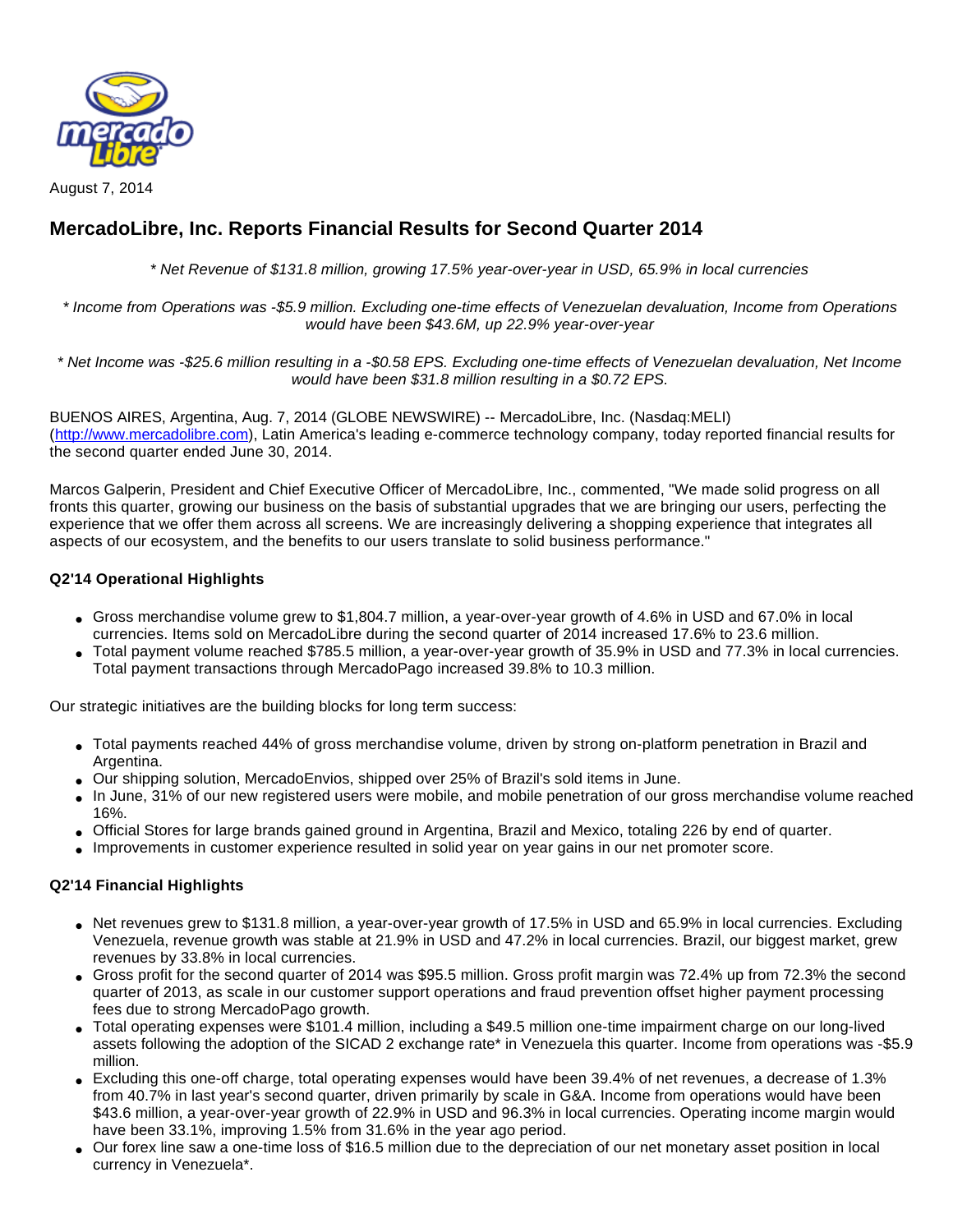- Net income before taxes was -\$19.1 million. Excluding the one-time effects of the Venezuelan devaluation, Net income before taxes would have been \$46.9 million, a 15.1% year-over-year growth in USD and 80.9% in local currencies.
- Income tax expense was \$6.5 million in the second quarter, after recording an \$8.6 million tax gain related to the adoption of the SICAD 2 exchange rate in Venezuela. Excluding the devaluation's impacts on G&A, FOREX, and tax, the blended tax rate for the second quarter would have been 32.2%, compared to 26.3% last year's second quarter.
- Net income was -\$25.6 million. Excluding the one-time effects of the Venezuelan devaluation, net income would have been \$31.8 million, a year-over-year growth of 5.9% in USD and 62.0% in local currencies.
- Earnings per share during Q2'14 were -\$0.58. Excluding the one-time effects of the Venezuelan devaluation, earnings per share would have been \$0.72.
- Free cash flow, defined as cash from operating activities less payment for the acquisition of property, equipment, intangible assets and payment for acquired businesses net of cash acquired, was \$18.7 million.\*\*

(\*) The company adopted the SICAD 2 exchange rate to re-measure its local currency (BsF) net monetary asset position and local currency transactions of Venezuelan operations as of May 16, 2014. Local currency net monetary asset position of Venezuelan operations was re-measured using the SICAD 2 rate as of June 30, 2014 (49.98 BsF per U.S. dollar). Local currency transactions of Venezuelan operations were re-measured using the weighted average exchange rate during the second quarter of 2014 (17.82 BsF per U.S. dollar). The aforementioned adoption of the SICAD 2 exchange rate also resulted in a review and ensuing impairment charge on the company's long lived assets.

(\*\*) See note on "Non-GAAP Financial Measures"

## **Q2'14 Corporate Highlights**

- On April 8, 2014, MercadoLibre acquired 100% of the issued and outstanding shares of capital stock of the companies VMK S.A., Inmobiliaria Web Chile S. de R.L. de C.V. and Inmuebles Online S.A., companies that operate online classified advertisement platforms dedicated to the sale of real estate in Chile (at [www.portalinmobiliario.com](http://www.globenewswire.com/newsroom/ctr?d=10093672&l=11&a=www.portalinmobiliario.com&u=http%3A%2F%2Fwww.portalinmobiliario.com) ) and in Mexico (at [www.guiadinmuebles.com](http://www.globenewswire.com/newsroom/ctr?d=10093672&l=11&a=www.guiadinmuebles.com&u=http%3A%2F%2Fwww.guiadinmuebles.com) ). At the acquisition date, the Company paid in cash the total spot price of \$33.6 million which included \$0.5 million that was withheld until final determination of the purchase price and \$1.0 million which was held in escrow, for a period of 36 months to warrant all covenants and obligations assumed by the sellers in the stock purchase agreement.
- On June 24, 2014, we issued \$330 million of 2.25% convertible senior notes due 2019. The notes have a conversion premium of approximately 37.5% over the stock price as of the date of pricing, \$91.65.
- We declared a quarterly dividend of \$0.166 per share, payable on October 15, 2014 to shareholders of record as of the close of business on September 30, 2014.

## **The following table summarizes certain key performance metrics for the three months ended June 30, 2014 and 2013.**

| Three months ended June 30, (in MM)                   | 2014    |                          |            | 2013 %YoY %YoY Constant USD |
|-------------------------------------------------------|---------|--------------------------|------------|-----------------------------|
| Total confirmed registered users at the end of period | 109.6   |                          | 90.2 21.5% |                             |
| New confirmed registered users during the period      | 5.8     |                          | 4.5 29.1%  |                             |
| Gross merchandise volume                              |         | \$1,804.7 \$1,725.4 4.6% |            | 67.0%                       |
| Items sold                                            | 23.6    |                          | 20.1 17.6% |                             |
| Total payments volume                                 | \$785.5 | \$577.9 35.9%            |            | 77.3%                       |
| Total payments transactions                           | 10.3    |                          | 7.4 39.8%  |                             |

## **Table of Year-on-Year Local Currency Revenue Growth Rates by Quarter**

### **YoY Growth rates at previous years exchange rates**

| <b>Consolidated Net Revenues</b> |       |       |       |       |       |
|----------------------------------|-------|-------|-------|-------|-------|
|                                  | Q2'13 | Q3'13 | Q4'13 | Q1'14 | Q2'14 |
| Brazil                           | 22%   | 28%   | 29%   | 30%   | 34%   |
| Argentina                        | 66%   | 66%   | 69%   | 65%   | 76%   |
| Mexico                           | 19%   | 19%   | 20%   | 9%    | 25%   |
| Venezuela                        | 68%   | 92%   | 104%  | 116%  | 167%  |
| Others                           | 19%   | 13%   | 15%   | 32%   | 53%   |
| Total                            | 38%   | 45%   | 50%   | 50%   | 66%   |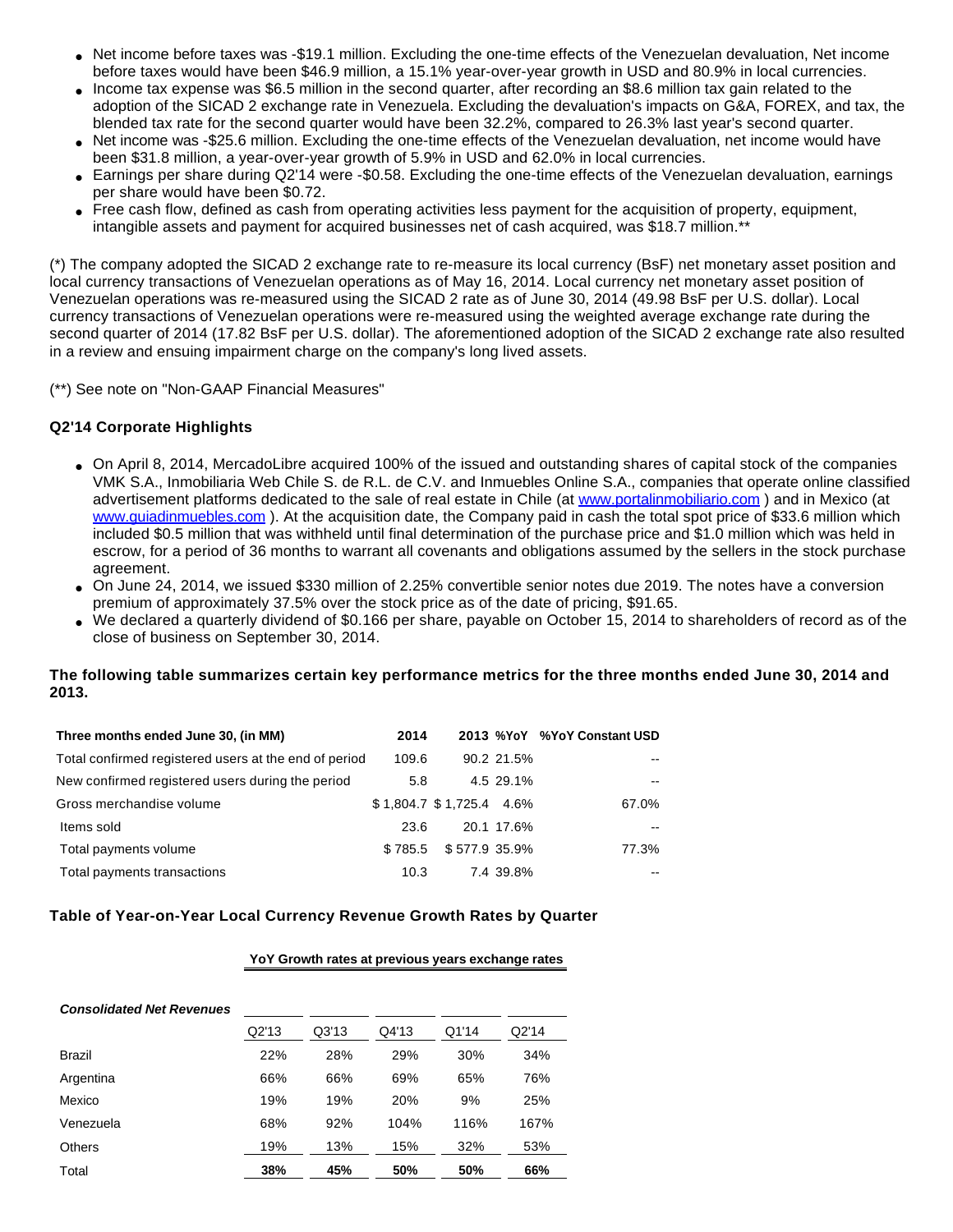## **Conference Call and Webcast**

The Company will host a conference call and audio webcast on August 7, 2014 at 4:30 p.m. Eastern Time. The conference call may be accessed by dialing +(970) 315-0420 or +(877) 303-7209 (Conference ID 81479781) and requesting inclusion in the call for MercadoLibre. The live conference call can be accessed via audio webcast at the investor relations section of the Company's website, at [http://investor.mercadolibre.com.](http://www.globenewswire.com/newsroom/ctr?d=236925&l=18&u=http%3A%2F%2Finvestor.mercadolibre.com) An archive of the webcast will be available for one week following the conclusion of the conference call.

## **Definition of Selected Operational Metrics**

Total confirmed registered users - Measure of the cumulative number of users who have registered on the MercadoLibre platform (including MercadoPago) and confirmed their registration. Since July'12, registration and confirmation take place in the same step of the registration flow.

New confirmed registered users - Measure of the number of new users who have registered on the MercadoLibre platform (including MercadoPago) and confirmed their registration. Since July'12, registration and confirmation take place in the same step of the registration flow.

Gross merchandise volume - Measure of the total U.S. dollar sum of all transactions completed through the MercadoLibre Marketplace, excluding motor vehicles, vessels, aircraft, real estate, and services.

Items sold - Measure of the number of items sold/purchased through the MercadoLibre Marketplace.

Total payment volume - Measure of total U.S. dollar sum of all transactions paid for using MercadoPago.

Total payment transactions - Measure of the number of all transactions completed using MercadoPago.

Operating margin - Defined as income from operations as a percentage of net revenues.

Blended tax rate - Defined as income and asset tax expense as a percentage of income before income and assets tax.

Net income margin - Defined as net income as a percentage of net revenues.

Free Cash Flow - Defined as cash flows from operating activities less property, equipment, intangible assets and payment for acquired business net of cash acquired.

Local Currency Growth Rates - Calculated by using the average monthly exchange rate for each month during the previous year and applying it to the corresponding month in the current year, so as to calculate what the growth would have been had exchange rates been the same throughout both periods.

### **About MercadoLibre**

Founded in 1999, MercadoLibre is Latin America's leading e-commerce technology company. Through its primary platforms, MercadoLibre.com and MercadoPago.com, it provides solutions to individuals and companies buying, selling, advertising, and paying for goods and services online.

MercadoLibre.com serves millions of users and creates a market for a wide variety of goods and services in an easy, safe and efficient way. The site is among the top 50 in the world in terms of page views and is the leading retail platform in unique visitors in the major countries in which it operates according to metrics provided by comScore Networks. The Company is listed on NASDAQ (Nasdaq:MELI) following its initial public offering in 2007.

For more information about the company visit: [http://investor.mercadolibre.com](http://www.globenewswire.com/newsroom/ctr?d=10093672&l=31&a=http%3A%2F%2Finvestor.mercadolibre.com&u=http%3A%2F%2Finvestor.mercadolibre.com%2F).

The MercadoLibre, Inc. logo is available at [http://www.globenewswire.com/newsroom/prs/?pkgid=4193](http://www.globenewswire.com/newsroom/ctr?d=10093672&l=32&u=http%3A%2F%2Fwww.globenewswire.com%2Fnewsroom%2Fprs%2F%3Fpkgid%3D4193)

#### **Consolidated balance sheets**

| <b>June 30.</b> | December 31, |
|-----------------|--------------|
| 2014            | 2013         |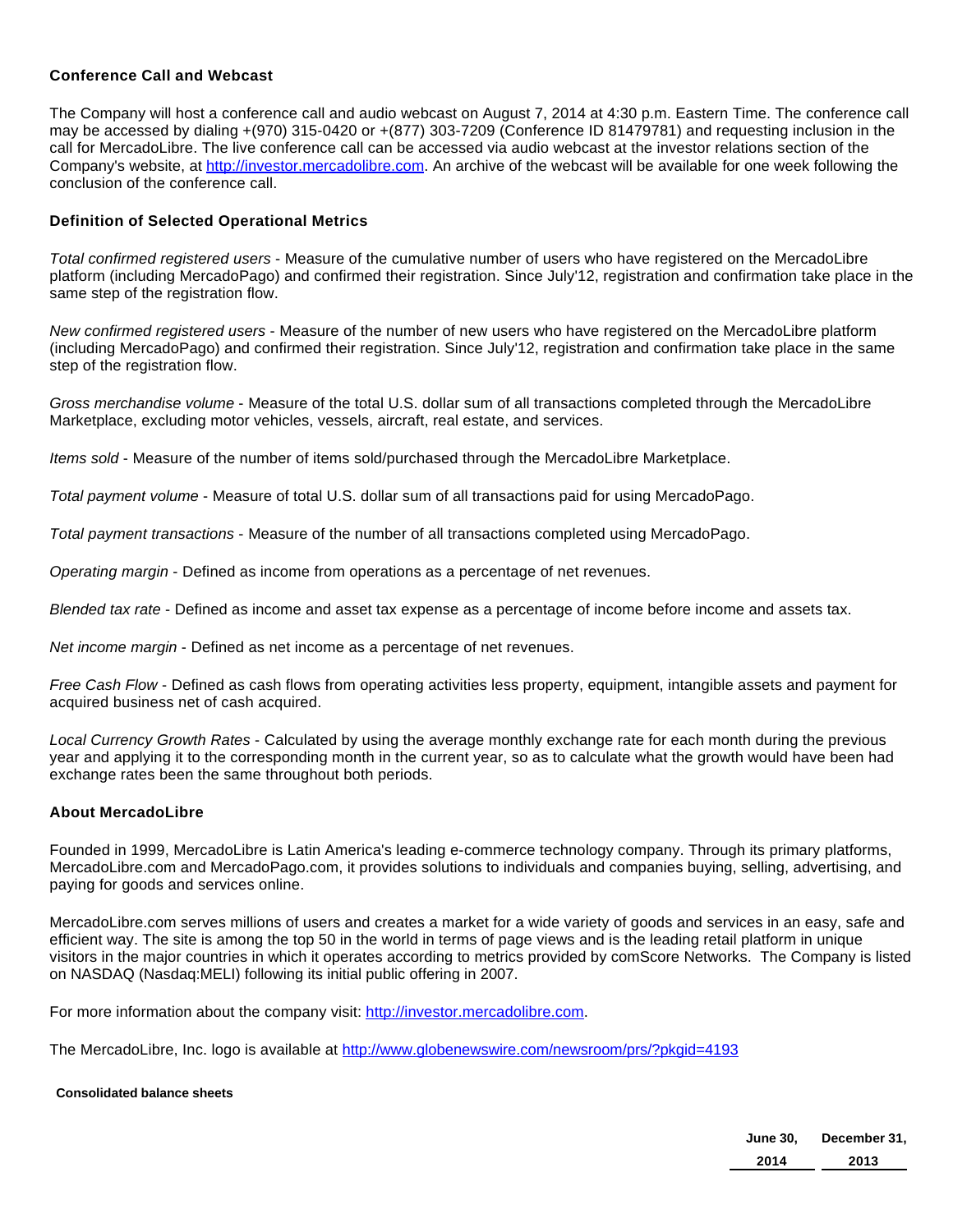| Current assets:                                                                                                                                                                 |                 |                             |
|---------------------------------------------------------------------------------------------------------------------------------------------------------------------------------|-----------------|-----------------------------|
| Cash and cash equivalents                                                                                                                                                       |                 | \$385,520,117 \$140,285,104 |
| Short-term investments                                                                                                                                                          | 105,228,656     | 76,593,214                  |
| Accounts receivable, net                                                                                                                                                        | 34,690,697      | 25,884,260                  |
| Credit cards receivables, net                                                                                                                                                   | 59,432,409      | 52,045,851                  |
| Prepaid expenses                                                                                                                                                                | 4,982,687       | 3,836,081                   |
| Deferred tax assets                                                                                                                                                             | 14,958,011      | 16,030,880                  |
| Other assets                                                                                                                                                                    | 9,403,570       | 11,488,845                  |
| <b>Total current assets</b>                                                                                                                                                     | 614,216,147     | 326,164,235                 |
| Non-current assets:                                                                                                                                                             |                 |                             |
| Long-term investments                                                                                                                                                           | 52,145,285      | 45,719,737                  |
| Property and equipment, net                                                                                                                                                     | 83,780,843      | 131,371,909                 |
| Goodwill                                                                                                                                                                        | 70,267,846      | 55,101,218                  |
| Intangible assets, net                                                                                                                                                          | 25,683,101      | 6,591,585                   |
| Deferred tax assets                                                                                                                                                             | 15,617,709      | 3,014,905                   |
| Other assets                                                                                                                                                                    | 26,253,967      | 24,399,184                  |
| Total non-current assets                                                                                                                                                        | 273,748,751     | 266,198,538                 |
| <b>Total assets</b>                                                                                                                                                             |                 | \$887,964,898 \$592,362,773 |
| <b>Liabilities and Equity</b>                                                                                                                                                   |                 |                             |
| <b>Current liabilities:</b>                                                                                                                                                     |                 |                             |
| Accounts payable and accrued expenses                                                                                                                                           | \$40,677,870    | \$34,405,333                |
| Funds payable to customers                                                                                                                                                      | 147,908,193     | 129,038,663                 |
| Salaries and social security payable                                                                                                                                            | 20,504,959      | 23,182,811                  |
| Taxes payable                                                                                                                                                                   | 18,440,304      | 17,854,110                  |
| Loans payable and other financial liabilities                                                                                                                                   | 2,258,026       | 13,370,823                  |
| Other liabilities                                                                                                                                                               | 3,330,166       |                             |
| Dividends payable                                                                                                                                                               | 7,329,546       | 6,313,869                   |
| <b>Total current liabilities</b>                                                                                                                                                | 240,449,064     | 224,165,609                 |
| Non-current liabilities:                                                                                                                                                        |                 |                             |
| Salaries and social security payable                                                                                                                                            | 6,188,947       | 9,185,269                   |
| Loans payable and other financial liabilities                                                                                                                                   | 278,362,784     | 2,489,819                   |
| Deferred tax liabilities                                                                                                                                                        | 18,294,662      | 5,339,359                   |
| Other liabilities                                                                                                                                                               | 6,154,336       | 3,699,109                   |
| Total non-current liabilities                                                                                                                                                   | 309,000,729     | 20,713,556                  |
| <b>Total liabilities</b>                                                                                                                                                        |                 | \$549,449,793 \$244,879,165 |
| Commitments and contingencies                                                                                                                                                   |                 |                             |
| Redeemable noncontrolling interest                                                                                                                                              | \$4,000,000     | \$4,000,000                 |
| Equity:                                                                                                                                                                         |                 |                             |
| Common stock, \$0.001 par value, 110,000,000 shares authorized, 44,153,892 and 44,153,473 shares issued<br>and outstanding at June 30, 2014 and December 31, 2013, respectively | \$44,154        | \$44,153                    |
| Additional paid-in capital                                                                                                                                                      | 137,572,237     | 121,562,193                 |
| Treasury stock                                                                                                                                                                  |                 | (1,012,216)                 |
| Retained earnings                                                                                                                                                               | 300,359,917     | 310,345,448                 |
| Accumulated other comprehensive loss                                                                                                                                            | (103, 461, 203) | (87, 455, 970)              |
| <b>Total Equity</b>                                                                                                                                                             | 334,515,105     | 343,483,608                 |

**Assets**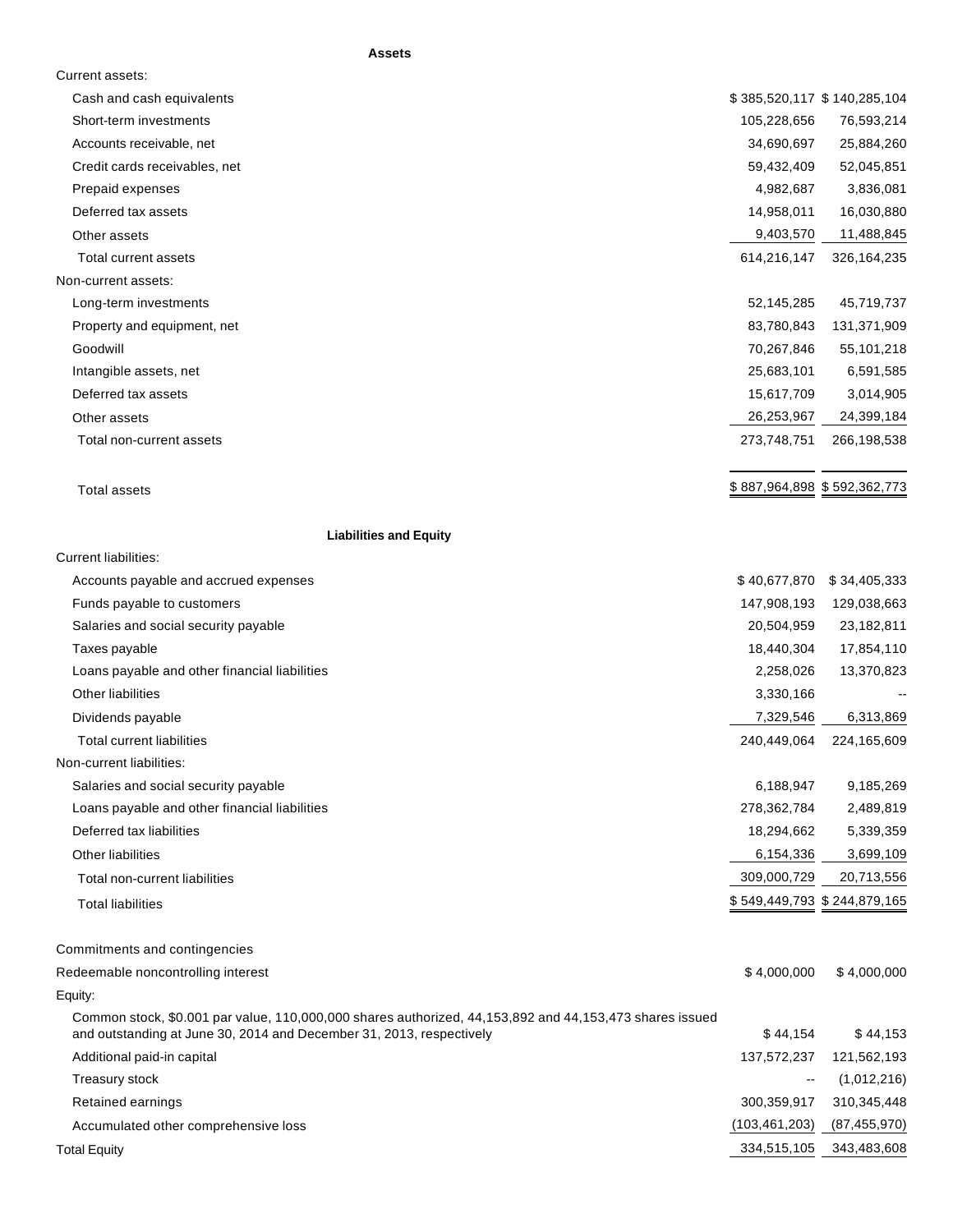## **Consolidated statements of income**

|                                                                   |                 |                                             | Six Months Ended June 30, Three Months Ended June 30,   |                |
|-------------------------------------------------------------------|-----------------|---------------------------------------------|---------------------------------------------------------|----------------|
|                                                                   | 2014            | 2013                                        | 2014                                                    | 2013           |
| Net revenues                                                      |                 |                                             | \$247,231,460 \$214,909,107 \$131,849,139 \$112,183,360 |                |
| Cost of net revenues                                              | (67, 911, 204)  | (59, 726, 378)                              | (36, 371, 539)                                          | (31,077,211)   |
| Gross profit                                                      | 179,320,256     | 155, 182, 729                               | 95,477,600                                              | 81,106,149     |
| Operating expenses:                                               |                 |                                             |                                                         |                |
| Product and technology development                                | (23,998,006)    | (19, 142, 610)                              | (11,740,808)                                            | (9,760,220)    |
| Sales and marketing                                               | (48, 821, 152)  | (43, 161, 483)                              | (26, 469, 194)                                          | (20, 823, 546) |
| General and administrative                                        | (28, 917, 112)  | (28, 858, 158)                              | (13,684,701)                                            | (15,073,088)   |
| Impairment of Long-Lived Assets                                   | (49, 495, 686)  |                                             | (49, 495, 686)                                          |                |
| Total operating expenses                                          | (151, 231, 956) | (91, 162, 251)                              | (101, 390, 389)                                         | (45,656,854)   |
| Income (loss) from operations                                     | 28,088,300      | 64,020,478                                  | (5,912,789)                                             | 35,449,295     |
| Other income (expenses):                                          |                 |                                             |                                                         |                |
| Interest income and other financial gains                         | 6,608,546       | 5,596,320                                   | 3,572,917                                               | 2,202,314      |
| Interest expense and other financial losses                       | (1,805,335)     | (892,020)                                   | (778, 155)                                              | (531,668)      |
| Foreign currency gains (losses)                                   | (12, 871, 102)  | (2,648,848)                                 | (15,964,572)                                            | 3,600,866      |
| Other (losses) gains, net                                         |                 | (2,340)                                     |                                                         | 1,393          |
| Net income (loss) before income / asset tax expense               | 20,020,409      | 66,073,590                                  | (19,082,599)                                            | 40,722,200     |
| Income / asset tax expense                                        | (15, 280, 934)  | (18,529,981)                                | (6,505,879)                                             | (10, 701, 182) |
| Net income (loss)                                                 | \$4,739,475     |                                             | \$47,543,609 \$ (25,588,478)                            | \$30,021,018   |
| Less: Net Income attributable to Redeemable                       |                 |                                             |                                                         |                |
| Noncontrolling Interest                                           | 69,532          | 84,715                                      | 5,552                                                   | 42,377         |
| Net income (loss) attributable to MercadoLibre, Inc. shareholders |                 | $$4,669,943$ $$47,458,894$ $$ (25,594,030)$ |                                                         | \$29,978,641   |
|                                                                   |                 |                                             | Six Months Ended June 30, Three Months Ended June 30,   |                |
|                                                                   | 2014            | 2013                                        | 2014                                                    | 2013           |
| <b>Basic EPS</b>                                                  |                 |                                             |                                                         |                |
| Basic net income attributable to MercadoLibre, Inc.               |                 |                                             |                                                         |                |
| Shareholders per common share                                     | \$0.11          | \$1.07                                      | \$ (0.58)                                               | \$0.67         |
| Weighted average of outstanding common shares                     | 44,153,658      | 44, 152, 132                                | 44,153,892                                              | 44,152,933     |
|                                                                   |                 |                                             |                                                         |                |
| <b>Diluted EPS</b>                                                |                 |                                             |                                                         |                |
| Diluted net income attributable to MercadoLibre, Inc.             |                 |                                             |                                                         |                |
| Shareholders per common share                                     | \$0.11          | \$1.07                                      | \$ (0.58)                                               | \$0.67         |
| Weighted average of outstanding common shares                     | 44,168,126      | 44, 152, 132                                | 44,182,668                                              | 44, 152, 933   |

#### **Consolidated statements of cash flows**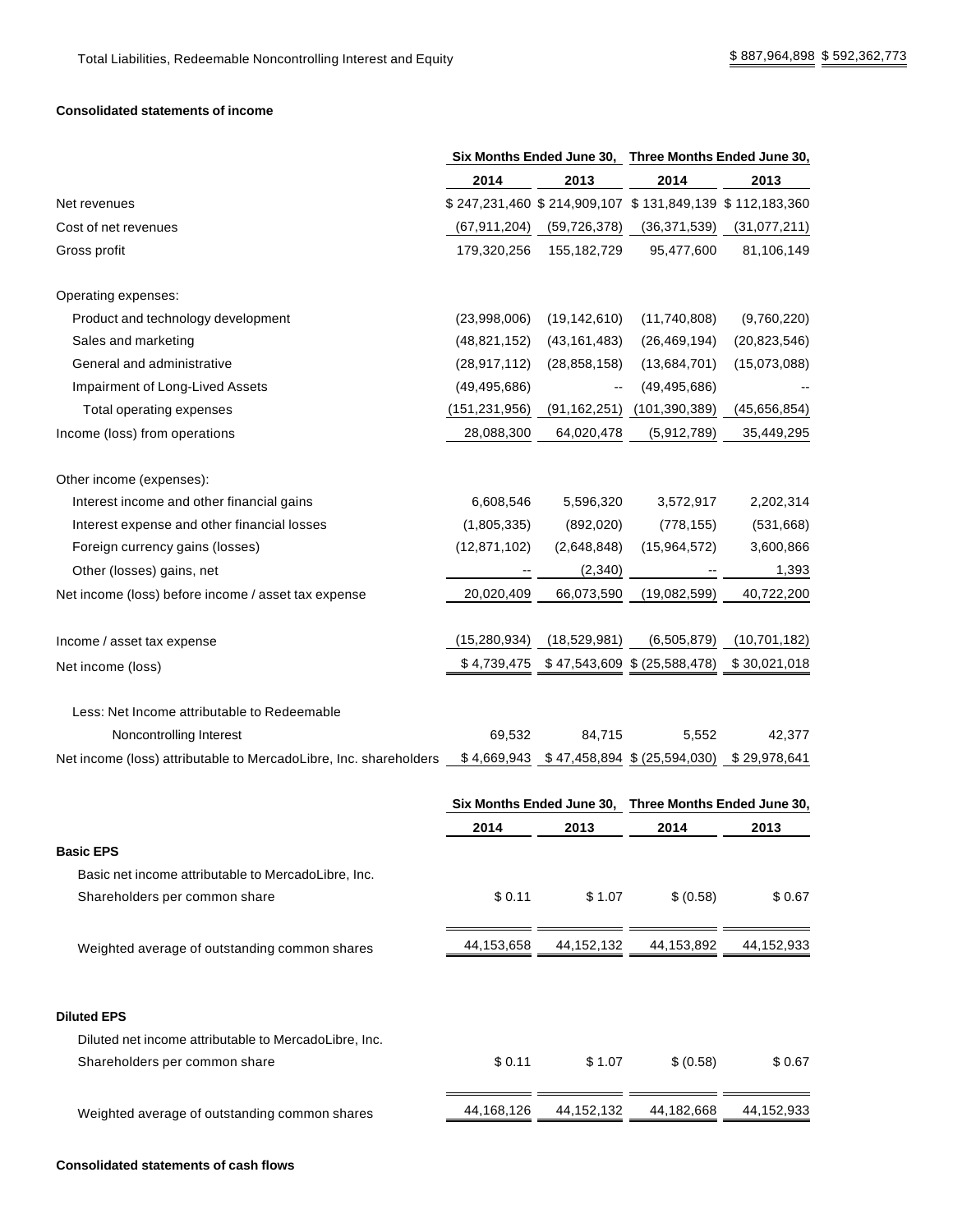|                                                                                   | Six Months Ended June 30, |                             |
|-----------------------------------------------------------------------------------|---------------------------|-----------------------------|
|                                                                                   | 2014                      | 2013                        |
| Cash flows from operations:                                                       |                           |                             |
| Net income attributable to MercadoLibre, Inc. Shareholders                        | \$4,669,943               | \$47,458,894                |
| Adjustments to reconcile net income to net cash provided by operating activities: |                           |                             |
| Net income attributable to Redeemable Noncontrolling Interest                     | 69,532                    | 84,715                      |
| Net Devaluation Loss in Venezuela and Argentina                                   | 13,808,146                | 6,420,929                   |
| Impairment of Long-Lived Assets                                                   | 49,495,686                |                             |
| Depreciation and amortization                                                     | 7,583,270                 | 5,456,023                   |
| Accrued interest                                                                  | (4,210,765)               | (2,985,764)                 |
| LTRP accrued compensation                                                         | 1,931,082                 | 4,297,543                   |
| Deferred income taxes                                                             | (8,672,289)               | (1,815,001)                 |
| Changes in assets and liabilities:                                                |                           |                             |
| Accounts receivable                                                               | (22,789,059)              | (8,218,798)                 |
| <b>Credit Card Receivables</b>                                                    | (15, 277, 940)            | (31, 226, 712)              |
| Prepaid expenses                                                                  | (1,527,509)               | (1,604,294)                 |
| Other assets                                                                      | 1,487,015                 | (1,761,828)                 |
| Accounts payable and accrued expenses                                             | 33,769,907                | 12,375,483                  |
| Funds payable to customers                                                        | 21,969,371                | 21,955,337                  |
| <b>Other liabilities</b>                                                          | 1,351,131                 | 2,333,387                   |
| Interest received from investments                                                | 4,249,705                 | 6,391,850                   |
| Net cash provided by operating activities                                         | 87,907,226                | 59,161,764                  |
| Cash flows from investing activities:                                             |                           |                             |
| Purchase of investments                                                           | (774, 416, 992)           | (411, 974, 520)             |
| Proceeds from sale and maturity of investments                                    | 746,111,708               | 449,386,936                 |
| Payment for acquired businesses, net of cash acquired                             | (32, 126, 805)            | (3,224,162)                 |
| Purchases of intangible assets                                                    | (1,950,835)               | (12, 657)                   |
| Purchases of property and equipment                                               | (14, 633, 760)            | (38,093,323)                |
| Net cash used in investing activities                                             | (77, 016, 684)            | (3,917,726)                 |
| Cash flows from financing activities:                                             |                           |                             |
| Funds received from the issuance of convertible notes                             | 330,000,000               |                             |
| Transaction costs from the issuance of convertible notes                          | (7,425,000)               |                             |
| Purchase of convertible note capped call                                          | (19,668,000)              |                             |
| Payments on loans payable and other financial liabilities                         | (2,726,259)               |                             |
| Dividends paid                                                                    | (13,643,415)              | (11, 126, 265)              |
| Repurchase of Common Stock                                                        | (1,944,307)               | (1,012,216)                 |
| Stock options exercised                                                           |                           | 3,020                       |
| Net cash provided by (used in) financing activities                               | 284,593,019               | (12, 135, 461)              |
| Effect of exchange rate changes on cash and cash equivalents                      | (50, 248, 548)            | (13, 406, 232)              |
| Net increase in cash and cash equivalents                                         | 245,235,013               | 29,702,345                  |
| Cash and cash equivalents, beginning of the period                                | 140,285,104               | 101,489,002                 |
| Cash and cash equivalents, end of the period                                      |                           | \$385,520,117 \$131,191,347 |

## **Financial results of reporting segments**

**Three Months Ended June 30, 2014**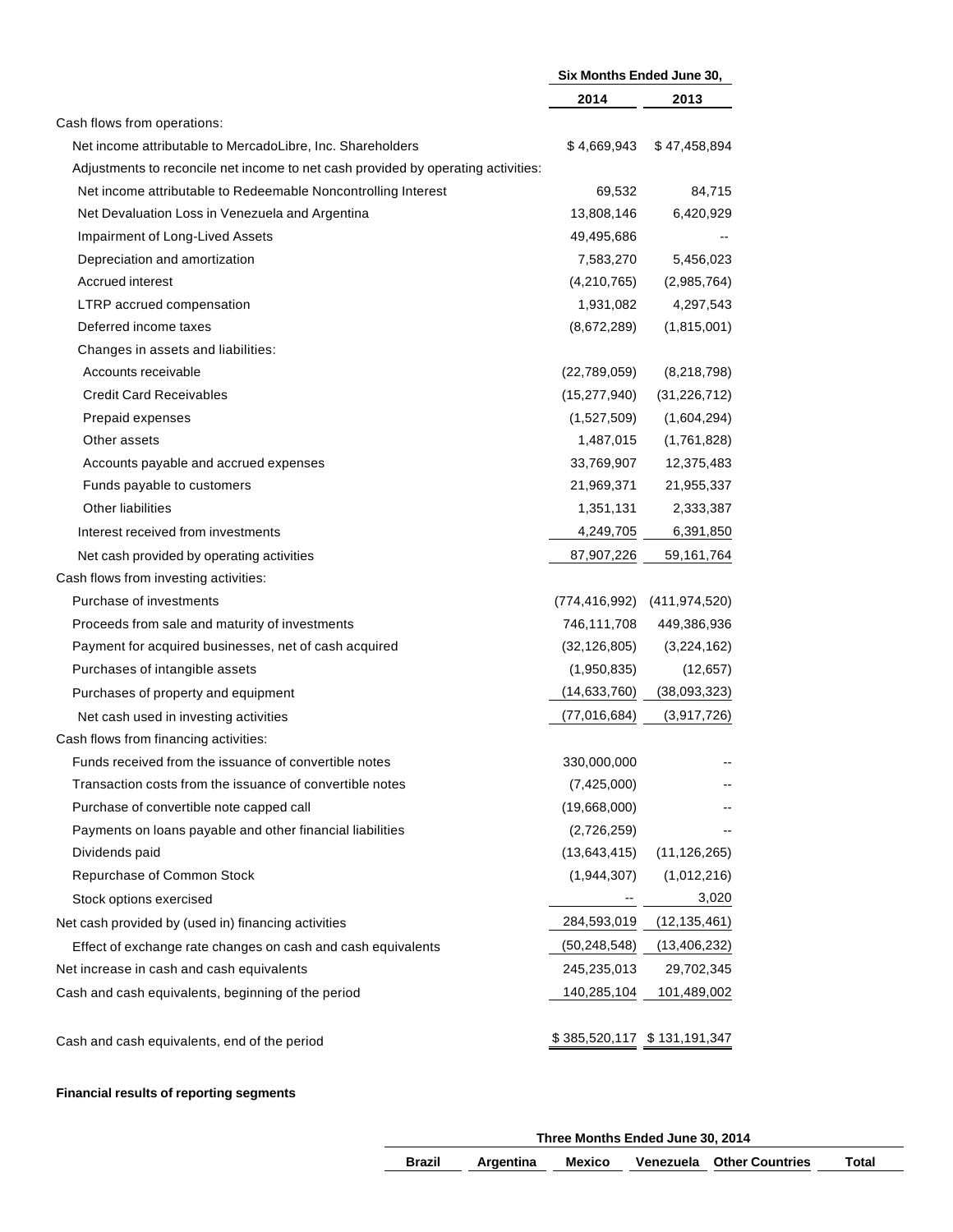| Net revenues                                          |            | \$63,400,348 \$33,267,193 \$9,369,842 \$16,551,431 |                        |             | \$9,260,325 \$131,849,139 |
|-------------------------------------------------------|------------|----------------------------------------------------|------------------------|-------------|---------------------------|
| Direct costs                                          |            | $(37,793,126)$ $(17,609,259)$ $(5,546,333)$        | (4,856,907)            | (4,972,194) | (70, 777, 819)            |
| Impairment of Long-lived Assets                       |            |                                                    | $-$ (49,495,686)       | $- -$       | (49, 495, 686)            |
| Direct contribution                                   | 25,607,222 | 15,657,934                                         | 3,823,509 (37,801,162) | 4,288,131   | 11,575,634                |
|                                                       |            |                                                    |                        |             |                           |
| Operating expenses and indirect costs of net revenues |            |                                                    |                        |             | (17, 488, 423)            |
| Income from operations                                |            |                                                    |                        |             | (5,912,789)               |
|                                                       |            |                                                    |                        |             |                           |
| Other income (expenses):                              |            |                                                    |                        |             |                           |
| Interest income and other financial gains             |            |                                                    |                        |             | 3,572,917                 |
| Interest expense and other financial losses           |            |                                                    |                        |             | (778, 155)                |
| Foreign currency losses                               |            |                                                    |                        |             | (15,964,572)              |
| Other gains, net                                      |            |                                                    |                        |             |                           |
| Net income before income / asset tax expense          |            |                                                    |                        |             | \$(19,082,599)            |

|                                                       | Three Months Ended June 30, 2013 |                                                    |           |             |                        |                           |
|-------------------------------------------------------|----------------------------------|----------------------------------------------------|-----------|-------------|------------------------|---------------------------|
|                                                       | Brazil                           | Argentina                                          | Mexico    | Venezuela   | <b>Other Countries</b> | Total                     |
| Net revenues                                          |                                  | \$51,116,153 \$29,000,836 \$7,823,566 \$17,563,547 |           |             |                        | \$6,679,258 \$112,183,360 |
| Direct costs                                          | (27, 849, 992)                   | $(16,203,748)$ $(5,122,425)$                       |           | (6,478,796) | (3,215,003)            | (58, 869, 964)            |
| Direct contribution                                   | 23,266,161                       | 12,797,088                                         | 2,701,141 | 11,084,751  | 3,464,255              | 53,313,396                |
| Operating expenses and indirect costs of net revenues |                                  |                                                    |           |             |                        | (17,864,101)              |
| Income from operations                                |                                  |                                                    |           |             |                        | 35,449,295                |
| Other income (expenses):                              |                                  |                                                    |           |             |                        |                           |
| Interest income and other financial gains             |                                  |                                                    |           |             |                        | 2,202,314                 |
| Interest expense and other financial losses           |                                  |                                                    |           |             |                        | (531,668)                 |
| Foreign currency gains                                |                                  |                                                    |           |             |                        | 3,600,866                 |
| Other gains, net                                      |                                  |                                                    |           |             |                        | 1,393                     |
| Net income before income / asset tax expense          |                                  |                                                    |           |             |                        | \$40,722,200              |

|                                                       | Six Months Ended June 30, 2014                       |                                                     |               |                        |                        |                               |
|-------------------------------------------------------|------------------------------------------------------|-----------------------------------------------------|---------------|------------------------|------------------------|-------------------------------|
|                                                       | <b>Brazil</b>                                        | Argentina                                           | <b>Mexico</b> | Venezuela              | <b>Other Countries</b> | Total                         |
|                                                       |                                                      |                                                     |               |                        |                        |                               |
| Net revenues                                          | \$115,834,447 \$61,228,937 \$17,453,027 \$35,908,018 |                                                     |               |                        |                        | \$16,807,031 \$247,231,460    |
| Direct costs                                          |                                                      | (68,310,020) (34,523,451) (10,293,505) (10,491,888) |               |                        |                        | $(8,886,725)$ $(132,505,589)$ |
| Impairment of Long-lived Assets                       |                                                      |                                                     |               | $-$ (49,495,686)       | $- -$                  | (49, 495, 686)                |
| Direct contribution                                   | 47,524,427                                           | 26,705,486                                          |               | 7,159,522 (24,079,556) | 7,920,306              | 65,230,185                    |
|                                                       |                                                      |                                                     |               |                        |                        |                               |
| Operating expenses and indirect costs of net revenues |                                                      |                                                     |               |                        |                        | (37, 141, 885)                |
| Income from operations                                |                                                      |                                                     |               |                        |                        | 28,088,300                    |
|                                                       |                                                      |                                                     |               |                        |                        |                               |
| Other income (expenses):                              |                                                      |                                                     |               |                        |                        |                               |
| Interest income and other financial gains             |                                                      |                                                     |               |                        |                        | 6,608,546                     |
| Interest expense and other financial losses           |                                                      |                                                     |               |                        |                        | (1,805,335)                   |
| Foreign currency loss                                 |                                                      |                                                     |               |                        |                        | (12,871,102)                  |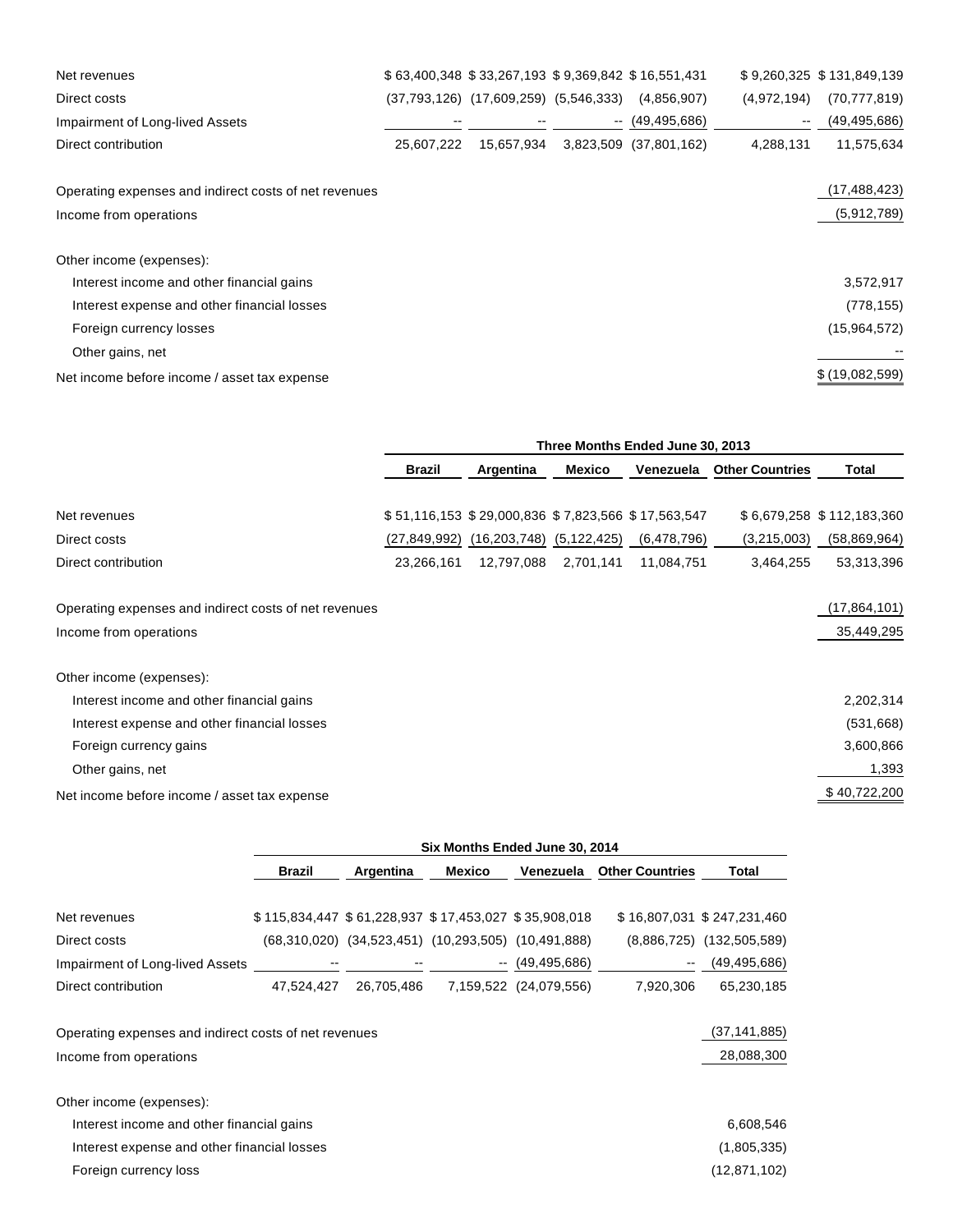## Net income before income / asset tax expense  $$20,020,409$

|                                                       | Six Months Ended June 30, 2013 |                           |                                                     |                              |                        |                               |  |
|-------------------------------------------------------|--------------------------------|---------------------------|-----------------------------------------------------|------------------------------|------------------------|-------------------------------|--|
|                                                       | <b>Brazil</b>                  | Argentina                 | Mexico                                              | Venezuela                    | <b>Other Countries</b> | Total                         |  |
|                                                       |                                |                           |                                                     |                              |                        |                               |  |
| Net revenues                                          |                                |                           | \$98,881,836 \$54,621,583 \$15,613,867 \$32,694,097 |                              |                        | \$13,097,724 \$214,909,107    |  |
| Direct costs                                          |                                | (58,843,536) (29,679,458) |                                                     | $(9,239,252)$ $(12,486,903)$ |                        | $(6,082,984)$ $(116,332,133)$ |  |
| Direct contribution                                   | 40,038,300                     | 24,942,125                | 6,374,615                                           | 20,207,194                   | 7,014,740              | 98,576,974                    |  |
|                                                       |                                |                           |                                                     |                              |                        |                               |  |
| Operating expenses and indirect costs of net revenues |                                |                           |                                                     |                              |                        | (34, 556, 496)                |  |
| Income from operations                                |                                |                           |                                                     |                              |                        | 64,020,478                    |  |
|                                                       |                                |                           |                                                     |                              |                        |                               |  |
| Other income (expenses):                              |                                |                           |                                                     |                              |                        |                               |  |
| Interest income and other financial gains             |                                |                           |                                                     |                              |                        | 5,596,320                     |  |
| Interest expense and other financial losses           |                                |                           |                                                     |                              |                        | (892, 020)                    |  |
| Foreign currency loss                                 |                                |                           |                                                     |                              |                        | (2,648,848)                   |  |
| Other losses, net                                     |                                |                           |                                                     |                              |                        | (2,340)                       |  |
| Net income before income / asset tax expense          |                                |                           |                                                     |                              |                        | 66,073,590                    |  |

## **Non-GAAP Financial Measures**

To supplement our interim condensed consolidated financial statements presented in accordance with generally accepted accounting principles in the United States (U.S. GAAP), we use free cash flows, adjusted net income before income / asset tax, adjusted income / asset tax, adjusted net income, adjusted blended tax rate and adjusted earnings per share as non-GAAP measures.

These non-GAAP measures should not be considered in isolation or as a substitute for measures of performance prepared in accordance with GAAP and may be different from non-GAAP measures used by other companies. In addition, these non-GAAP measures are not based on any comprehensive set of accounting rules or principles. Non-GAAP measures have limitations in that they do not reflect all of the amounts associated with our results of operations as determined in accordance with GAAP. These non-GAAP financial measures should only be used to evaluate our results of operations in conjunction with the most comparable GAAP financial measures.

Reconciliation of these non-GAAP financial measures to the most comparable GAAP financial measures can be found in the tables included in this press release.

Non-GAAP financial measures are provided to enhance investors' overall understanding of our current financial performance. Specifically, we believe that free cash flow provides useful information to both management and investors by excluding payments for the acquisition of property, equipment, of intangible assets and of acquired businesses net of cash acquired, that may not be indicative of our core operating results. In addition, we report free cash flows to investors because we believe that the inclusion of this measure provides consistency in our financial reporting.

Free cash flow represents cash from operating activities less payment for the acquisition of property, equipment and intangible assets and acquired businesses net of cash acquired. We consider free cash flow to be a liquidity measure that provides useful information to management and investors about the amount of cash generated by our operations after the purchase of property, equipment, of intangible assets and of acquired businesses net of cash acquired. A limitation of the utility of free cash flow as a measure of financial performance is that it does not represent the total increase or decrease in our cash balance for the period.

Reconciliation of Operating Cash Flows to Free Cash Flows:

|      | Three Months Ended June 30, |
|------|-----------------------------|
| 2014 | 2013                        |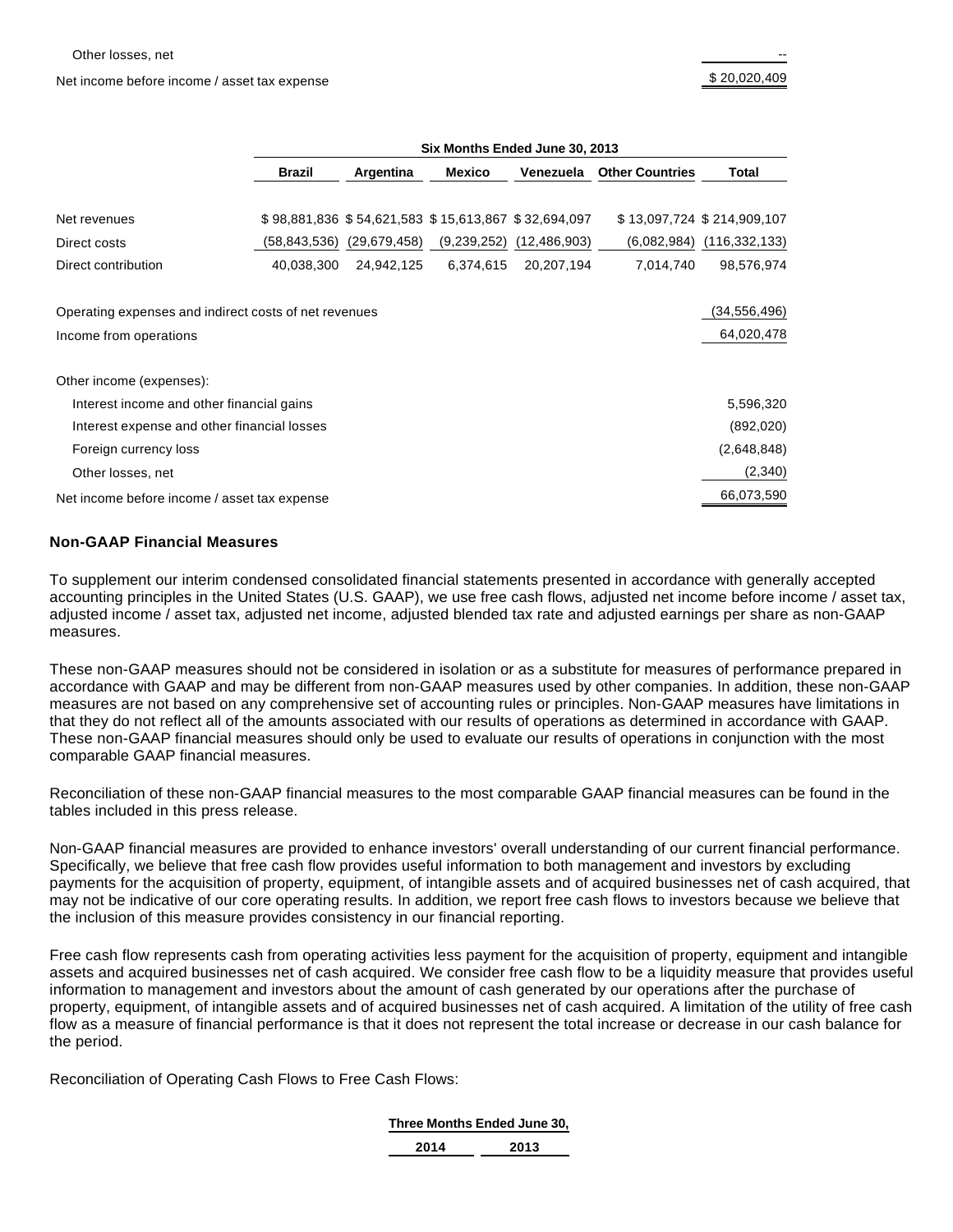| Free cash flows                                       | \$18.7 | \$ (6.2) |
|-------------------------------------------------------|--------|----------|
| Purchases of property and equipment                   | (7.7)  | (35.2)   |
| Purchase of intangible assets                         | (1.8)  | (0.0)    |
| Payment for acquired businesses, net of cash acquired | (32.1) |          |
| Net Cash provided by Operating Activities             | \$60.3 | \$29.1   |

The table above may not total due to rounding.

Moreover, we believe that adjusted net income before income / asset tax, adjusted income / asset tax, adjusted net income, adjusted blended tax rate and adjusted earnings per share provide useful information to both management and investors by excluding the foreign exchange loss attributable to the devaluation in Venezuela, and the impairment of long-lived assets, because it may not be indicative of the ordinary course of our business. In addition, we report adjusted net income before income / asset tax, adjusted income / asset tax, adjusted net income, adjusted blended tax rate and adjusted earnings per share to investors because we believe that the inclusion of these measures provides consistency in the Company's financial reporting and because these financial measures provide useful information to management and investors about what our adjusted net income before income / asset tax, adjusted income / asset tax, adjusted net income, adjusted blended tax rate and adjusted earnings per share, would have been, had the foreign exchange loss and impairment of long-lived assets in Venezuela not occurred. A limitation of the utility of adjusted net income before income / asset tax, adjusted income / asset tax, adjusted net income, adjusted blended tax rate and adjusted earnings per share, as measures of financial performance, is that these measures do not represent the total foreign exchange effect in our Income Statement for the six-month period ended June 30, 2014. Additionally, we present these non-gaap financial measures compared to the six-month period ended June 30, 2013:

|                                                       | Six-months periods ended (**) |                          | Three-months periods ended (**) |               |     |
|-------------------------------------------------------|-------------------------------|--------------------------|---------------------------------|---------------|-----|
|                                                       | June 30, 2014                 | June 30, 2013            | June 30, 2014                   | June 30, 2013 |     |
| Net income before income / asset tax expense          | \$20.0                        | \$66.1                   | \$(19.1)                        | \$40.7        |     |
| Devaluation loss in Venezuela                         | 17.7                          | 6.4                      | 16.5                            |               |     |
| Impairment of long-lived assets                       | 49.5                          | $\overline{\phantom{a}}$ | 49.5                            |               |     |
| Adjusted Net income before income / asset tax expense | \$87.3                        | \$72.5                   | \$46.9                          | \$40.7        |     |
| Income and asset tax expense                          | \$ (15.3)                     | \$ (18.5)                | \$ (6.5)                        | \$(10.7)      |     |
| Income tax effect on devaluation loss in Venezuela    | (12.4)                        | (0.5)                    | (8.6)                           |               | (1) |
| Adjusted Income and asset tax                         | \$ (27.7)                     | \$(19.1)                 | \$(15.1)                        | \$(10.7)      |     |
| Net Income                                            | \$4.7                         | \$47.5                   | \$ (25.6)                       | \$30.0        |     |
| Devaluation loss in Venezuela                         | 17.7                          | 6.4                      | 16.5                            |               |     |
| Impairment of long-lived assets                       | 49.5                          | $-$                      | 49.5                            |               |     |
| Income tax effect on devaluation loss in Venezuela    | (12.4)                        | (0.5)                    | (8.6)                           |               | (1) |
| Adjusted Net Income                                   | \$59.5                        | \$53.4                   | \$31.8                          | \$30.0        |     |
| Adjusted Blended Tax Rate                             | 31.8%                         | 26.3%                    | 32.2%                           | 26.3%         |     |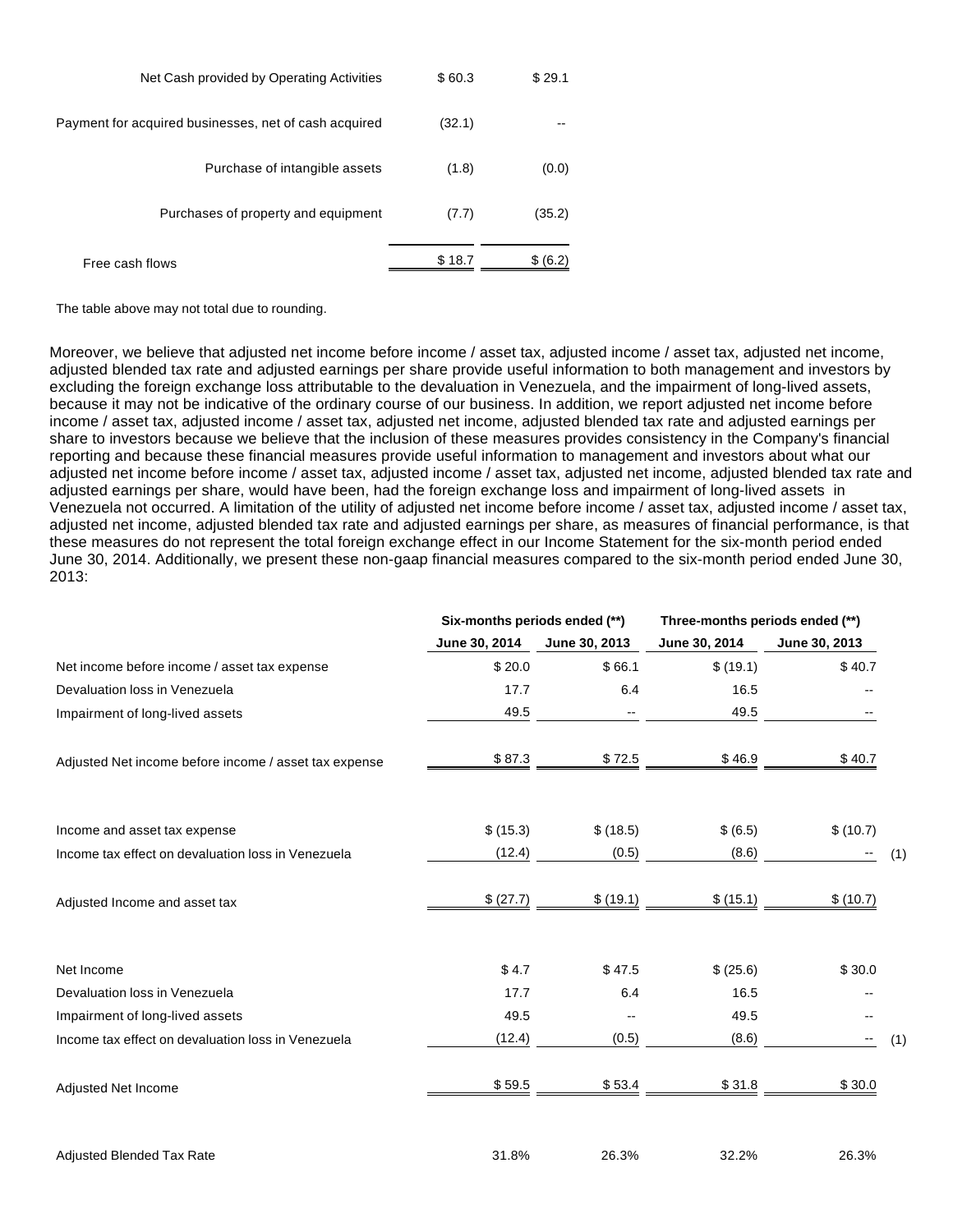| Weighted average of outstanding common shares | 44.153.658 | 44.152.132 | 44.153.892 | 44.152.933 |
|-----------------------------------------------|------------|------------|------------|------------|
| Adjusted Earnings per share                   | \$1.35     | \$1.21     | \$ 0.72    | \$ 0.68    |

(\*\*) Stated in millions of U.S. dollars, except for the information of "Weighted average of outstanding common shares" and "Adjusted Earnings per share".

(1) Income tax charge related to the Venezuela devaluation under local tax norms.

The table above may not total due to rounding.

## **Venezuelan currency status**

In late February 2014, the Venezuelan government issued a decree to open a new exchange control mechanism ("SICAD 2"), which began operating on March 24, 2014, allowing the purchase of foreign exchange currencies, through authorized foreign exchange operators offered by individuals, companies and public entities authorized by the Ministry of Finance.

From January 24 to May 15, 2014, the exchange rate we used to re-measure our net monetary asset position in Bolívares Fuertes ("BsF") and BsF transactions of our Venezuelan operations was the SICAD 1 floating rate. The average exchange rate under SICAD 1 during the first quarter of 2014 was 10.1 BsF per U.S. dollar. MercadoLibre had previously used the official rate of 6.3 BsF per U.S. dollar, the only published legal rate allowable for translation of currencies at the time according to U.S. GAAP. Since implementation of the SICAD 1 auction system, we had been unsuccessful in gaining access to U.S. dollars and, as a result of this, on May 16, 2014, we decided to start requesting U.S. dollars through the SICAD 2 mechanism and have been granted access to the currency as of the date of this release.

The company adopted the SICAD 2 exchange rate to re-measure our bolivar-denominated monetary assets and liabilities and to re-measure the result of our Venezuelan operations, effective as of May 16, 2014. As a consequence, we recorded a foreign exchange loss of \$16.5 million during the second quarter of 2014. As of June 30, 2014 the SICAD 2 exchange rate was 49.98 BsF per U.S. dollar. The average exchange rate during the second quarter of 2014 was 17.82 BsF per U.S. dollar.

Additionally, considering this change in facts and circumstances and the lower U.S. dollar-equivalent cash flows now expected from our Venezuelan business, we have reviewed our long-lived assets, goodwill and intangible assets with indefinite useful life for impairment, including considering their current expected use in the new context (receive rental income instead of using the long-lived assets to support our operations in Venezuela), and estimated that the carrying value of certain real estate investments will not be recoverable. As a result, we have recorded a one-time impairment of long-lived assets loss of \$49.5 million during the second quarter of 2014.

## **Foreign Currency Sensitivity Analysis - Venezuela Segment**

In order to assist investors in their overall understanding of the impact on our Venezuelan segment reporting, we developed a scenario that considers an exchange rate of 50 BsF per U.S. dollar starting on January 1, 2014. These disclosures may help investors to project sensitivities, on segment information captions, to devaluations of whatever order of magnitude they choose by simple arithmetic calculations. The information is just a scenario and does not represent a forward-looking statement about our expectations or projections related to future events in Venezuela. The investors and other readers or users of the financial information presented in this caption are cautioned not to place undue reliance on this scenario. This information is not a guarantee of future events.

The information disclosed below does not include any inflation effect, nor the one-time devaluation impact related to the assumed devaluation or any other effect derived from the assumed devaluation. The information below should not be considered in isolation or as a substitute for measures of performance prepared in accordance with GAAP. In addition, this information is not based on any comprehensive set of accounting rules or principles.

The evolution of the Venezuelan economy and any future governmental interventions in the Venezuelan economy are beyond our ability to control or predict. New events could happen in the future in Venezuela and it is not possible for management to predict all such events, nor can it assess the impact of all such events on our Venezuelan business.

The table below provides specific sensitivity information of our Venezuelan segment reporting for the period indicated assuming an exchange rate of 50 BsF per U.S. dollar, applied for the period starting on January 1, 2014 to June 30, 2014:

| Six-months period ended June 30,<br>2014 |                  | Three-months period ended June 30, 2014 |                  |  |
|------------------------------------------|------------------|-----------------------------------------|------------------|--|
| Actual (*)                               | Sensitivity (**) | Actual (*)                              | Sensitivity (**) |  |